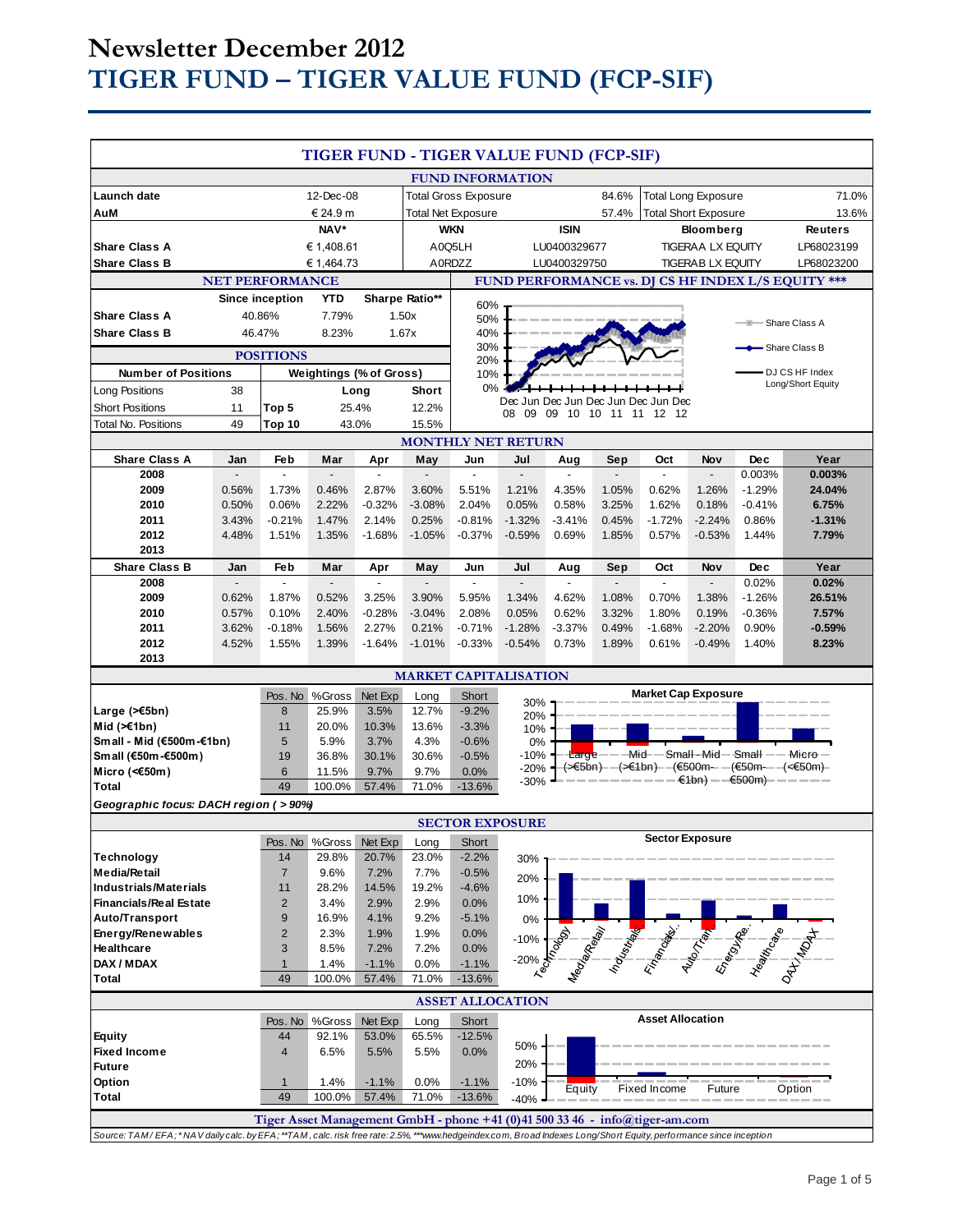## **Tiger Value Fund – December 2012**

### **O Returns: +1.44% (class A)/+1.40% (class B)**

In December the Tiger Value Fund had a positive net return of +1.44% for share class A and +1.40% for share class B (lower due to performance fees), making a cumulative net return of +7.79%/ +8.23% for 2012 and  $+40.86\%/+46.47\%$  since inception (share class A/B). The Fund is now back to its March highs at its high water mark.

### **O Commentary: Performance Review - Risks vs. Returns**

In 2012 the Tiger Value Fund achieved its net performance of +7.79%/8.23% with a relatively low average net exposure of around 28% (around 22% fixed income adjusted). Our benchmarks such as the DJ CS HF Index Long/Short Equity (European Broad Indexes) returned 6.1% until end of November and the DJ CS Core Hedge Fund L/S Equity Index was only up 2.07% in 2012. Since inception the Tiger Value Fund consistently outperformed its peers on average by 2-3%-points per year (class A/B). Considering our low average gross exposure of 73%, the lower volatility of the Fund vs. it's peers and the fact that many of our small cap positions haven't performed since March 2012, we find our risk adjusted performance quite noteworthy. The Tiger Value Fund has had a low monthly volatility of around 6.5% compared with 8.2% (comparison since inception) for the average L/S hedge fund out of the DJ CS HF L/S Equity Index (Broad Indexes).

Since Jan 2011 the Tiger Value Fund is moderately up  $+6.4\%$  and  $+7.6\%$  (class A and B) but didn't suffer any severe declines in 2011 while many equity indices merely recovered their 2011 losses in 2012 and experienced high volatility: SDAX is up  $+1.5\%$ , SMI up  $+4.2\%$  and TecDax still down  $-2.7\%$  since Jan 2011. DAX and MDAX were up 10.1% and 17.6% (since Jan 2011) but both indices had a realized volatility above 19% which is significantly higher than the 13.3% for the SDAX and the 5.5% for the Tiger Value Fund (200 day average as of Dec 2012).

As value stock pickers and small & midcap experts we invested around 58% of the NAV in small & midcaps (incl. fixed income linked investments) and only 13% in larger companies (as of end Dec 2012). Despite our high exposure to small caps we have not faced any liquidity issues as we typically keep lower portfolio weights for positions with lower trading volumes. As a result we would require less than 10 trading days (at a third of the last three months daily average trading volume) to go 75% in cash and more than 99% would be in cash at the end of the three months redemption period of the Tiger Value Fund. We believe that many of our recently added small cap positions trade at a substantial margin of safety while many large caps trade at rich valuations. In contrast to many other funds, the Tiger Value Fund is in the position to invest in companies with market capitalisations below Eur 100m, such as in Tipp 24 which traded even below a market cap of Eur 50m when we entered the position in 2009 vs. a >Eur 300m market cap today. In addition to our stock picking track record, we have demonstrated the ability to hedge the portfolio in difficult times and to preserve the assets of our investors.

In December our key positive contributors were; bet-at-home (+60bp), Curanum (+57bp) and Kontron (+41bp). In Curanum, where we managed to significantly increase our position at 1.5 Euro per share via a capital increase in October, we booked our profits after a French competitor launched a takeover bid at 2.5 Euro per share. Kontron recovered 33% from a 10 year low in November after a management change was announced and bet-at-home rallied 37% from a 3 year low after the company received the approval for the Entry Standard listing as well as a poker/casino license from the German state Schleswig Holstein. In addition, we had various smaller positive contributors such as BMW Pfd (+20bp),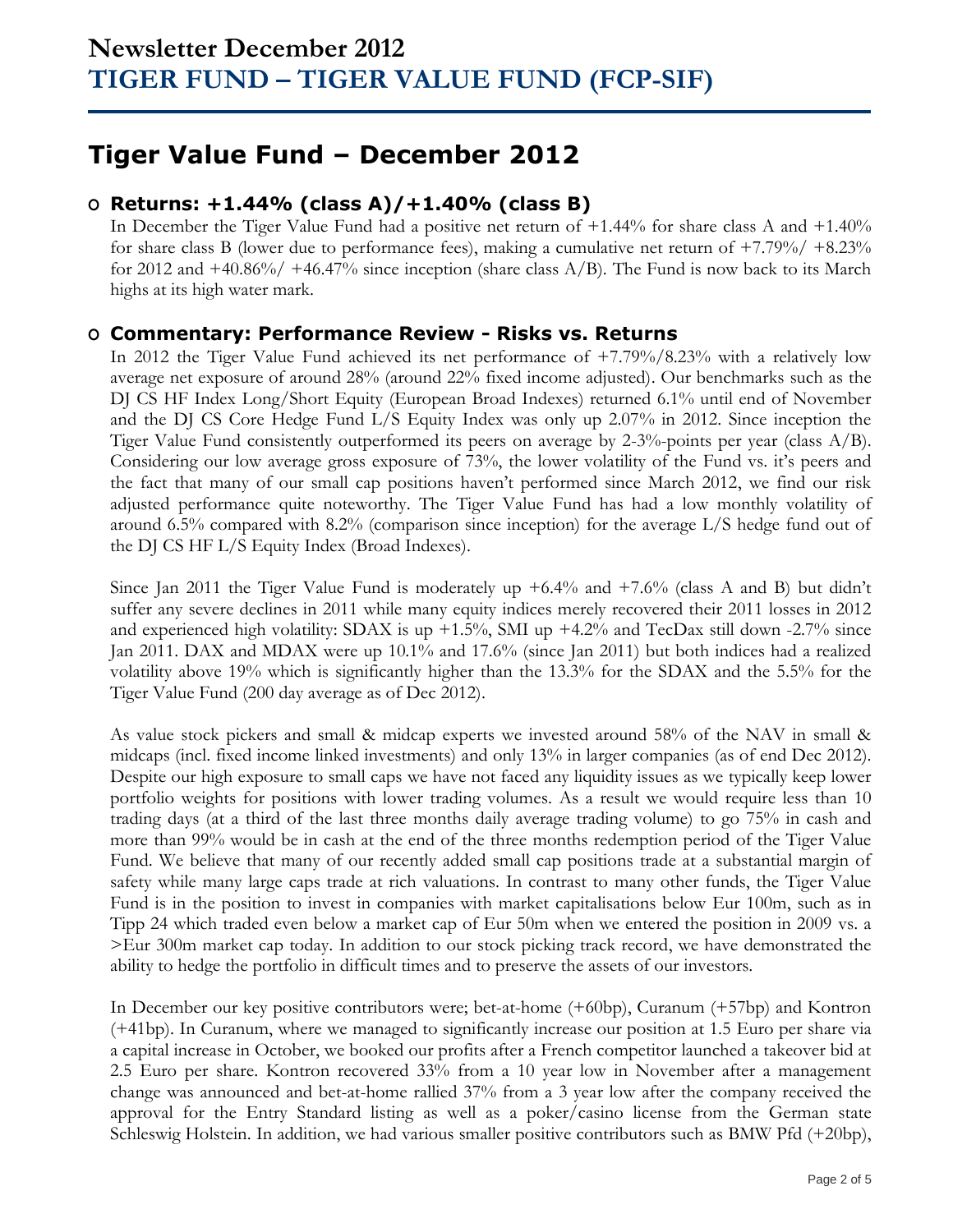## **Newsletter December 2012 TIGER FUND – TIGER VALUE FUND (FCP-SIF)**

Elmos Semiconductor (+19bp), Beta Systems (+19bp), Deutz (+14bp), Wacker Chemie (+14bp), SMA Solar (+12bp), Rheinmetall (+11bp), Centrotec (+11bp), Drägerwerk Pfd (+9bp), Micronic Mydata (+8bp), Praktiker (+7bp) and VTG (+7bp). On the negative side Francotyp-Postalia and Volex burdened the monthly performance by -129bp. The hedging costs were -45bp for our single short positions and -12bp for DAX options and futures.

#### **o Outlook: With a poor economic outlook, small cap stock picking will be the winning strategy in 2013**

While the economic data coming out of Europe and the US has been quite mixed lately, equity markets continued to roar ahead in December (DAX +2.8%). There was some brief volatility in the markets surrounding the US fiscal cliff negotiations but once a deal was concluded on January 1, the market has resumed its upward trajectory.

Even though the equity markets are looking very strong at the moment, the European economies will face another very difficult year in 2013. While the PIIGS countries are forecast to see a modest improvement in GDP contraction, the core of Europe will see a worsening economic situation with France expected to have negative GDP growth in 2013 and Germany is expected to slow from around 1% growth to 0.5% in 2013. So with earnings growth expected to be at best very modest, any stock market performance in 2013 will have to be driven primarily by a further re-rating (i.e. higher PE's).

Nevertheless, since European equities enjoyed a substantial (20%) PE re-rating in 2012 on back of reduced political and monetary uncertainty in Europe (mainly ECB action), it seems unlikely to us that a further re-rating will be a driver for stock market returns this year again. Thus, we expect the only way to achieve acceptable returns in 2013 is through good old fashion stock picking (luckily our specialty!).

Near term we expect the market to continue to enjoy its traditional January rally based on hopes of improved global growth and fund flows. However, with another even more difficult debt ceiling debate coming up in the US in February/March and very high optimism and complacency (the US and European volatility indices are at multi-year lows) among market participants, we expect this rally to at least take a temporary pause during February and March.

We are starting the year at our highest net exposure since end of 2010 but we will be looking to reduce this during the month as the rally matures and our smallcap ideas start to perform. We feel very comfortable with the stocks in our portfolio which still offer substantial valuation upside and significant earnings improvement potential even in a weak economic environment as we continue to focus on catalyst driven ideas with low correlation to the overall equity market. Our key picks for 2013 include Metro, Celesio, Francotyp-Postalia, Centrotec, BWIN, Micronic Mydata, Elmos Semiconductor, Dialog Semiconductor, Kontron, VTG and Tipp24.

### *The Tiger Value Fund Desk, 10th January 2013*

 **Matthias Rutsch Marc Schädler Peter Irblad**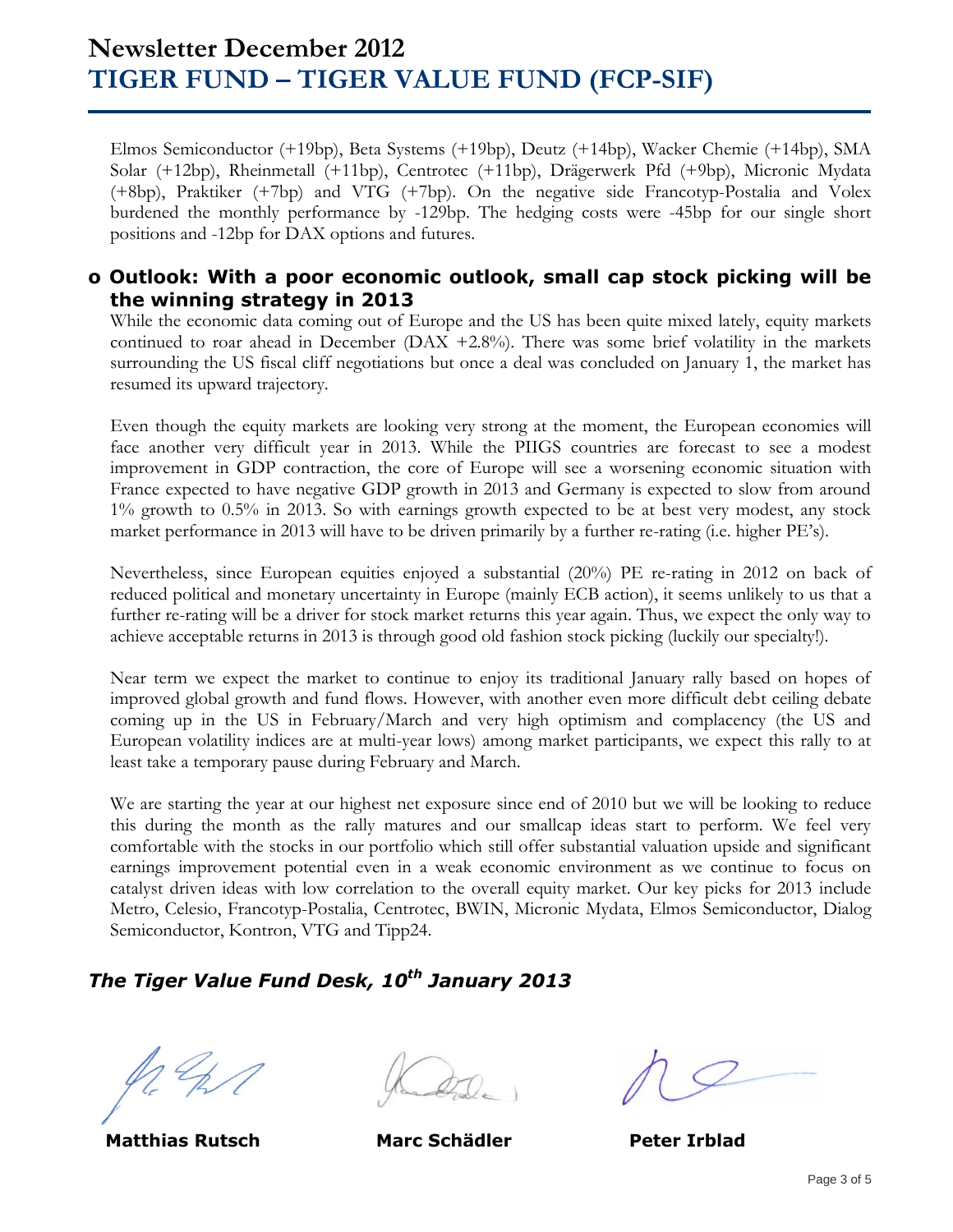#### **Objectives**

The objective is to identify undervalued companies with external catalysts and/or initiate pro-active measures to create shareholder value. The fund aims for a 5 year return of 10-15% p.a. with strong focus on capital preservation.

#### **Investment Strategy**

The Investment Advisor is a fundamental long-short equity stock-picker. The fund seeks undervalued small and midcap companies where a number of issues, which in our opinion can be improved, are sub-optimizing the company's public market value. For each position we perform a detailed research process including a 360 degree research approach and 10 point scoring system.

The managers foresee a direct dialog with the company as well as with other shareholders to support management to initiate value creating measures. Their partner network i.e. other shareholders, consultants, sector experts, media etc. will help to impact positive change.

The fund intends to engage in 15-30 long investments with a target net long exposure of around 50%. The geographic focus is likely to be Germany, Switzerland and Austria.

| <b>Fund Information</b>   |                             | <b>Fee Structure and Risk Management</b> |                           |
|---------------------------|-----------------------------|------------------------------------------|---------------------------|
| Currency                  | <b>EUR</b>                  | Admin/Custodian Fee                      | Up to 0.49%               |
| Legal Entity              | <b>FCP-SIF</b>              | Advisory (Mgmt) Fee                      |                           |
| <b>Fund Domicile</b>      | Luxembourg                  | Share Class A                            | $2.0\%$                   |
| <b>Fund Structure</b>     | Open-ended multi-class      | Share Class B                            | 1.5%                      |
| Style mandate             | Long/Short and Active Value | Performance Fee                          |                           |
| <b>Investment Minimum</b> |                             | Share Class A                            | 20%                       |
| Share Class A             | € 125,000                   | Share Class B                            | 15%                       |
| Share Class B             | € 5,000,000                 | Hurdle Rate                              | None                      |
| Sub. Frequency            | Monthly                     | High Water Mark                          | Yes                       |
| Red. Frequency            | Monthly                     | Eligible Investors                       | See Issue Document        |
| <b>Redemption Notice</b>  |                             | Leverage                                 | Maximum 200% of NAV       |
| Share Class A             | 3 months                    | Fund Benchmark                           | DJ CS HF Index L/S Equity |
| Share Class B             | 6 months                    |                                          |                           |

#### **Fund Advisor Details and Service Providers**

| <b>Investment Advisor</b><br>Contact | Tiger Asset Management GmbH<br>Matthias Rutsch, Phone: +41 (0)41 500 33 46<br>Peter Irblad, Phone: +41 (0)41 500 33 45<br>Marc Schädler, Phone: +49 (0)40 226 32 35 11 |
|--------------------------------------|------------------------------------------------------------------------------------------------------------------------------------------------------------------------|
| Sub-Advisor                          | PHZ Privat- und Handelsbank Zürich AG                                                                                                                                  |
| Contact                              | Phone: +41 (0)43 443 71 00                                                                                                                                             |
| <b>Management Company</b>            | Alceda Fund Management SA                                                                                                                                              |
| <b>Prime Broker</b>                  | SFB AB                                                                                                                                                                 |
| <b>Administrator</b>                 | European Fund Administration SA                                                                                                                                        |
| Custodian                            | <b>SEB SA</b>                                                                                                                                                          |
| <b>Auditor</b>                       | PriceWaterhouseCoopers                                                                                                                                                 |